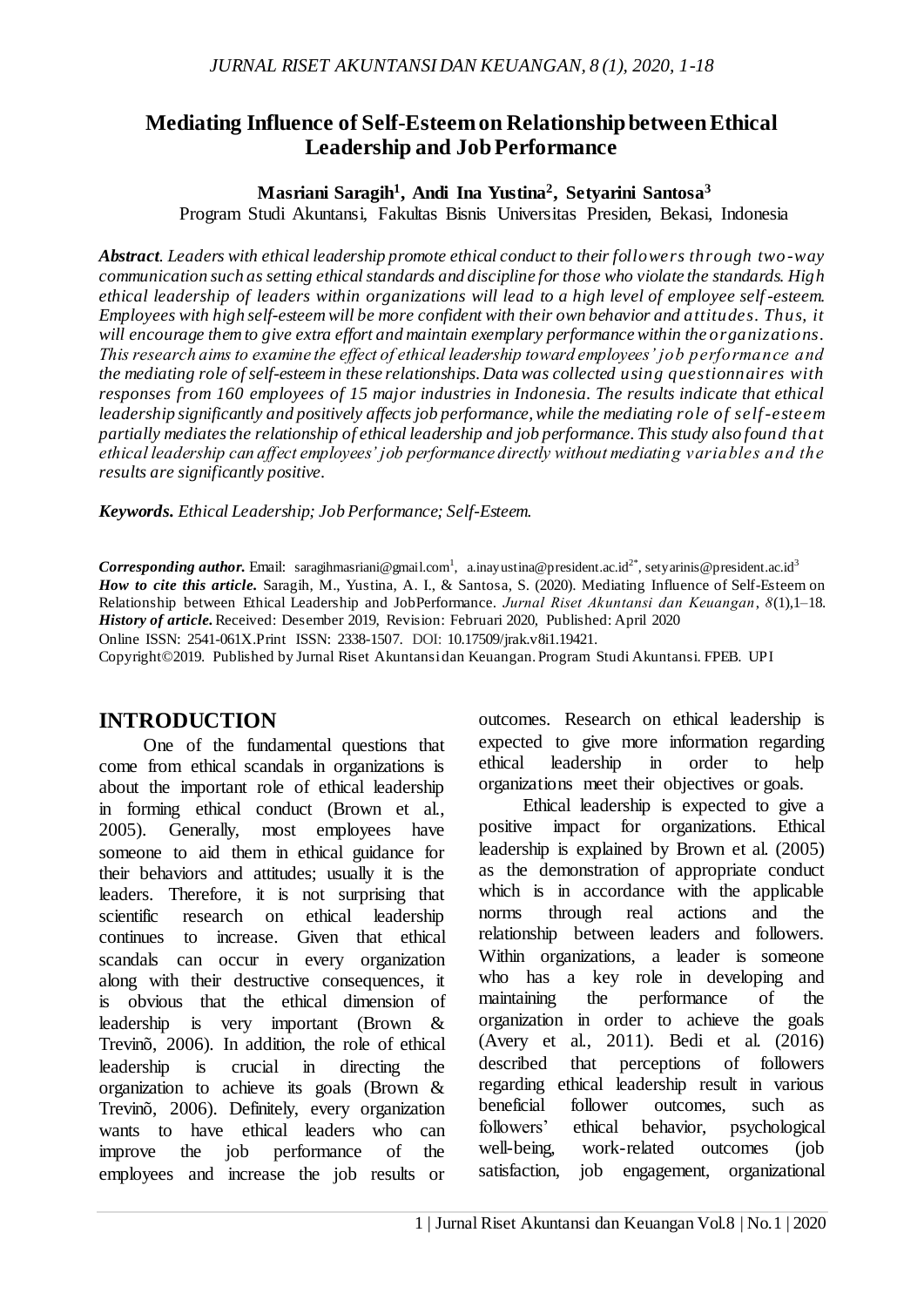commitment, etc.), perception of selfefficacy, work effort, decrease of work stress, etc.

This study is different from a study by Bello (2012) which only analyzed the impact of ethical leadership on job performance directly without being mediated by other variables. Job performance is defined by Jex (2002, p. 88) as all forms of employees' behaviors involved at the time they work. Thus, the motivation of this study is to emphasize the relationship between ethical leadership on job performance with the mediating variable of self-esteem. Brockner (1988) explained that self-esteem has a degree of positive self-worth that individuals ascribe to themselves. Thus, it can be an important determinant on how employees or followers react to the behavior of ethical leadership.

Prior research has examined the relationship of ethical leadership on employee work-related or organizational outcomes, including turnover intention and affective commitment (Demirtas & Akdogan, 2015) and job performance (Bello, 2012). It means that many researchers have been interested in studying ethical leadership related with ethical scandals that must be addressed within an organization (Brown et al., 2005). However, most of the research on ethical leadership has not been done in industries such as retail, logistics, manufacturing, or in other major parts of countries (Brown et al., 2005). Therefore, another motivation of this study is to examine the influence of ethical leadership on job performance by using employees in major industries in Indonesia as subjects.

Therefore, this study is different from the study of Bello (2012) which only analyzed the impact of ethical leadership on job performance, because this research adds a mediating variable which is self-esteem. This research will expand previous research by analyzing the relationship of ethical leadership with job performance through a mediating effect which is self-esteem. This research is conducted to identify the role of ethical leadership of leaders towards employees' job performance and show how

employees' self-esteem mediates and influences the actions of ethical leaders in the organizations or industries.

This research gives several contributions as follows. Firstly, this research contributes to organizations. This study enlightens organizations regarding the impact of ethical leadership towards employees' self-<br>esteem. This study can also inform esteem. This study can organizations regarding the impact of employees' self-esteem on job performance. The results of this study are expected to help find the factors that influence employees' job performance in organizations. Therefore, the organizations can find solutions to make employees more committed and consistently attached to the organizations. Secondly, this research contributes to academicians. This study becomes a complement of previous research related to ethical leadership and job performance. Then, this study also gives a better understanding about the impact of ethical leadership on job performance mediated by self-esteem.

This part has explained the issues, problems, motivations, and the aims of the research. The following part will explain the background of the research, theories of ethical leadership, self-esteem, job performance, and the logic that serves as the basis of the hypothesis formulation. Then, the research method is described and followed by a discussion of the results. Finally, the last part will provide a conclusion of the research, limitations of the research, and recommendations for further research.

### **LITERATURE REVIEW Ethical Leadership**

Ethical leadership is explained by Brown et al. (2005) as the demonstration of the appropriate conduct which is in accordance with the applicable norms through the real actions and the relationship between leaders and followers. Leaders with ethical leadership will promote that ethical conduct to their followers through two-way communication, besides set the ethical standards and give rewards for those who perform ethical conduct; they also discipline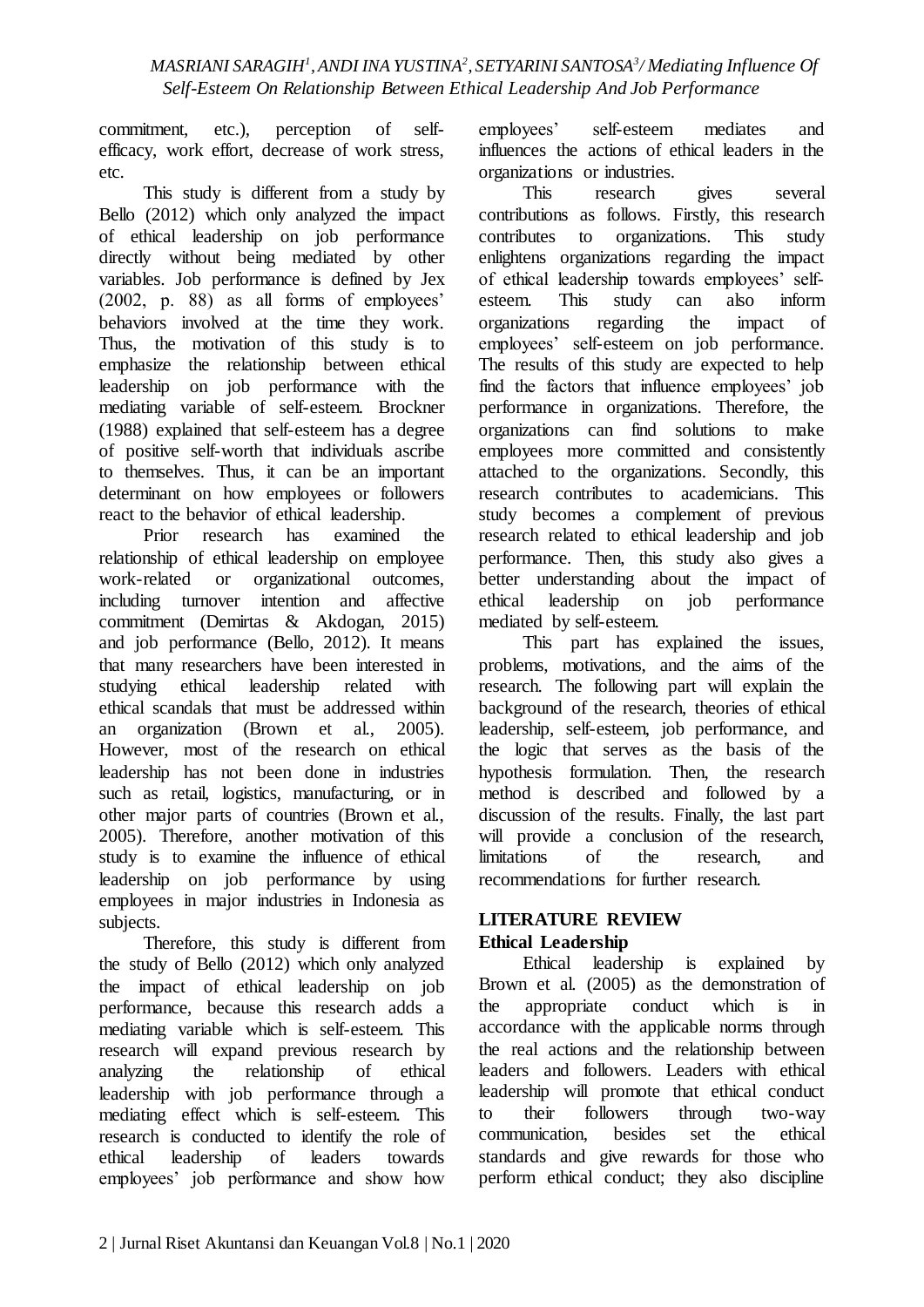their followers who violate the standards (Brown et al., 2005). The research from Brown and Trevinõ (2006) explained that ethical leaders have some characteristics such as being caring, honest, and principled persons who give fair decisions. Ethical leaders also practice and maintain what they say to their followers and act as role models for ethical conduct (Brown & Trevinõ, 2006). An ethical leader encourages ethical behavior; thus, it influences his subordinates' ethical behavior (Trevinõ et al., 2003).

Ethical leadership has two standards which are as a moral person and moral manager (Thomas  $\&$  Velthouse, 1990). manager (Thomas & Velthouse, 1990). Ethical leaders as moral people have such characteristics as the quality of being honest, having integrity, and being trusted by everyone. Moreover, ethical leaders are responsible in making ethical decisions and engaging in good behaviors such as caring for people, doing the right thing, having personal morality, and being open to being a good listener and easy to be approached. Meanwhile, a moral manager is identified by three characteristics such as acting as a role model through displaying visible actions, using the reward system and discipline, and communicating regularly about ethics and values.

Brown & Trevinõ (2006) used two theoretical frameworks in understanding ethical leadership: the social exchange theory (Blau, 1964) and the social learning theory (Bandura, 1977). The social learning theory from Bandura (1986) focused on the antecedents and the outcomes of ethical leadership. It suggested that through their experiences and by observing others, individuals can learn the standard norms of proper behavior. In learning such norms, people will pay attention to the role models and emulate their attitudes, especially those who seem to be attractive and have credibility (Brown & Trevinõ, 2006). As role models, ethical leaders who have integrity and set high ethical standards for themselves and also for everyone else are attractive and credible (Brown et al., 2005). Thus, leaders with ethical leadership draw employees' attention

to emulate the attitudes of their modeled behavior and internalize the ethical behaviors (Brown & Trevinõ, 2006). In addition, researchers have proposed that through the processes of social exchange, ethical leadership can influence the behavior of followers (Blau, 1964; Brown et al., 2005). According to the social exchange theory, when followers perceive a leader as someone who cares and is concerned about the followers' well-being, they will feel that it is obligatory to reciprocate the support from the leader. Thus, ethical leaders who act positively towards their followers will generate followers to reciprocate their leader in the same positive ways (Settoon et al., 1996; Chughtai et al., 2015).

# **Self-Esteem**

Self-esteem is defined as the degree of positive self-worth that individuals ascribe to themselves (Brockner, 1988). According to research from Brockner (1988) on the behavioral plasticity hypothesis, it explained that individuals with low self-esteem tend to be more significantly affected due to two reasons. First, individuals who have low selfesteem will have less confidence with the suitability of their behaviors and attitudes. In organizations, regarding ethical leadership behavior, individuals with low self-esteem will be affected and depending on the information associated with that role coming from the leader (Saks & Ashforth, 2000).

On the other hand, individuals with high self-esteem will be better prepared to meet the environmental standards and will be more confident with their behavior and attitudes (Brockner, 1988; Pierce et al., 1993). Pierce et al., (1993) declared that whether individuals have low self-esteem or high selfesteem, it will have a different impact on ethical leadership. According to research from Ferris et al., (2015), they explained that individuals with high self-esteem were relatively influenced by how they looked rather than about their competence. In contrast, other individuals predicated their self-esteem on a number of issues they had and were unaffected by how they looked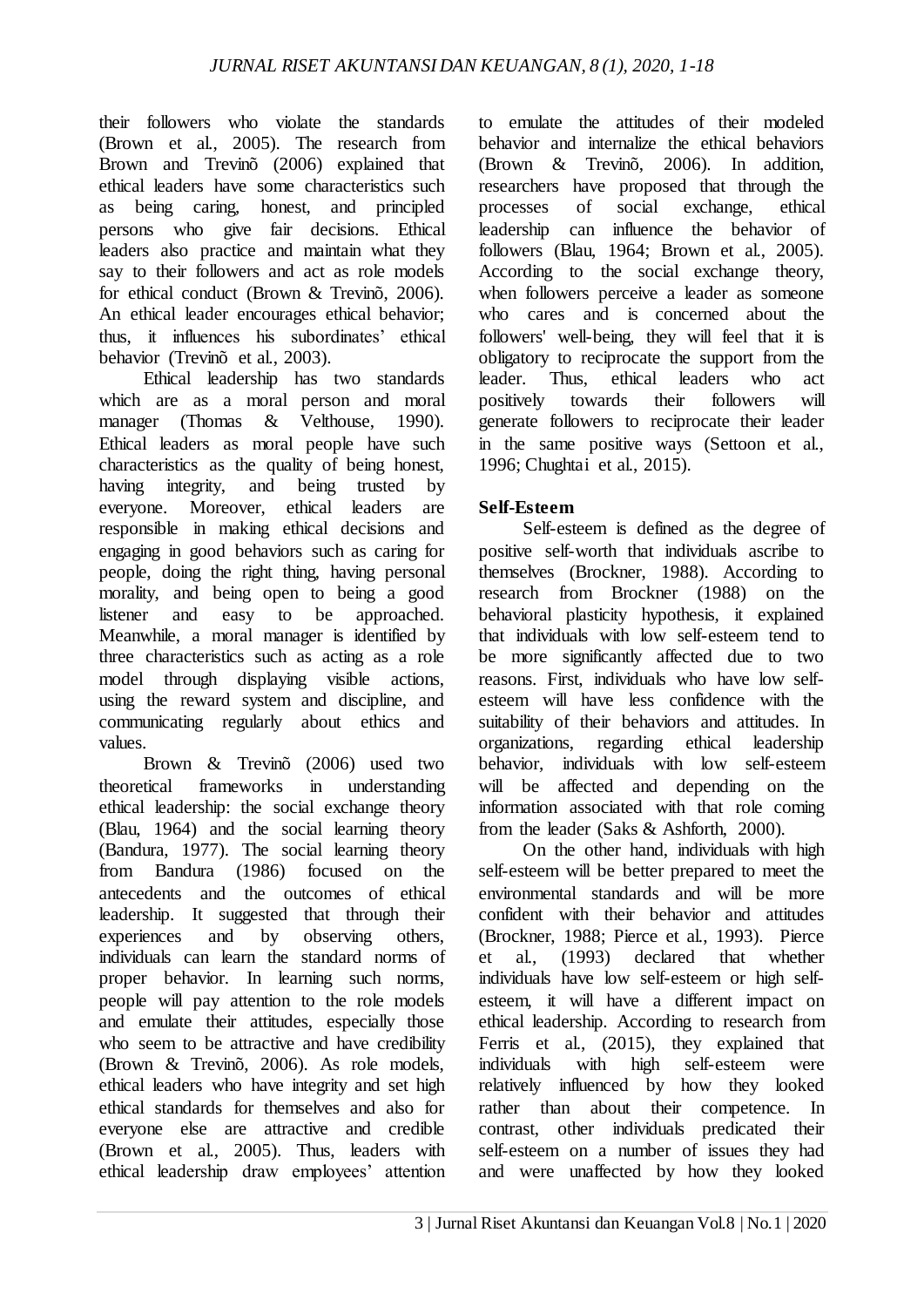(Ferris et al., 2015). In short, high self-esteem can create many positive outcomes and benefits.

According to Rosenberg (1965), high self-esteem also can be categorized involving individuals who accept their own quality with arrogance, individuals who love themselves, and also individuals who are defensive. In addition, people with high self-esteem will make themselves more able to speak up in organizations and able to participate in giving advice related to the organization's goals (Rosenberg, 1965). Furthermore, this study uses Rosenberg's (1965) self-esteem constructs as its basis and also develops an accompanying 10-item self-esteem scale.

### **Job Performance**

Job performance is defined by Jex (2002, p. 88) as all forms of employees' behaviors involved at the time they work. Job performance is also related with all experiences of our behaviors and activities and can be shown through the answers that we create in order to give objectives or results (Gagne & Briggs, 1979). In other words, job performance can be defined as the result of work accomplished in carrying out the tasks assigned to them in accordance with the experience, seriousness, and skills (Flippo, 1995). Simply, job performance is the important role of achievement or success received by a person on one's job performance.

Commonly, employees who perform work with passionate and in accordance with regulations are characteristics of a good performance. Good performance also includes the willingness of one employee to other employees in achieving the organization's goals (Amin, 2015). Job performance is affected by several factors such as abilities, skills, and personality, where the factors in the possession of the employee will make an impact on work activities, work performance, behavior, and performance, which will have certain outcomes or results (Flippo, 1995). Furthermore, this study uses the job performance construct of Jones et al. (2010)

as its basis and also develops an accompanying 10-item instrument.

#### **Hypothesis Developmnent**

#### *The Relationship between Ethical Leadership and Self-Esteem*

The research proposes that the ethical leadership behavior of a supervisor will affect self-esteem positively. The social exchange theory is a basis for understanding the relationship between supervisors and their subordinates. The theory suggests that a supervisor who acts positively to one's subordinates will generate subordinates to reciprocate their supervisor in the same positive ways (Settoon et al., 1996; Chughtai et al., 2015). According to research from Brockner (1988) on the behavioral plasticity hypothesis, it explained that individuals with low self-esteem tend to have more significant effects through two reasons. First, individuals who have low self-esteem will have less confidence with the suitability of their behaviors and attitudes. On the other hand, individuals with high self-esteem will be better prepared to meet the environmental standards and will be more confident with their behavior and attitudes (Brockner, 1988; Pierce et al., 1993). Pierce et al., (1993) declared that whether individuals have low self-esteem or high self-esteem, it will give a different impact on ethical leadership. Therefore, it can be hypothesized that:

**H1:** Ethical leadership positively influences self-esteem.

### *The Relationship between Self-Esteem and Job Performance*

Commonly in an organization, an employee's self-esteem is the central explanation of one's work performance. A qualitative review by Tharenou's study (1984) suggested inconsistent results regarding the relationship of self-esteem to job performance. Meanwhile, according to Brockner's (1988) review, more optimism suggested a correlation between self-esteem and job performance, through the relationship seems to apply in certain situations. Research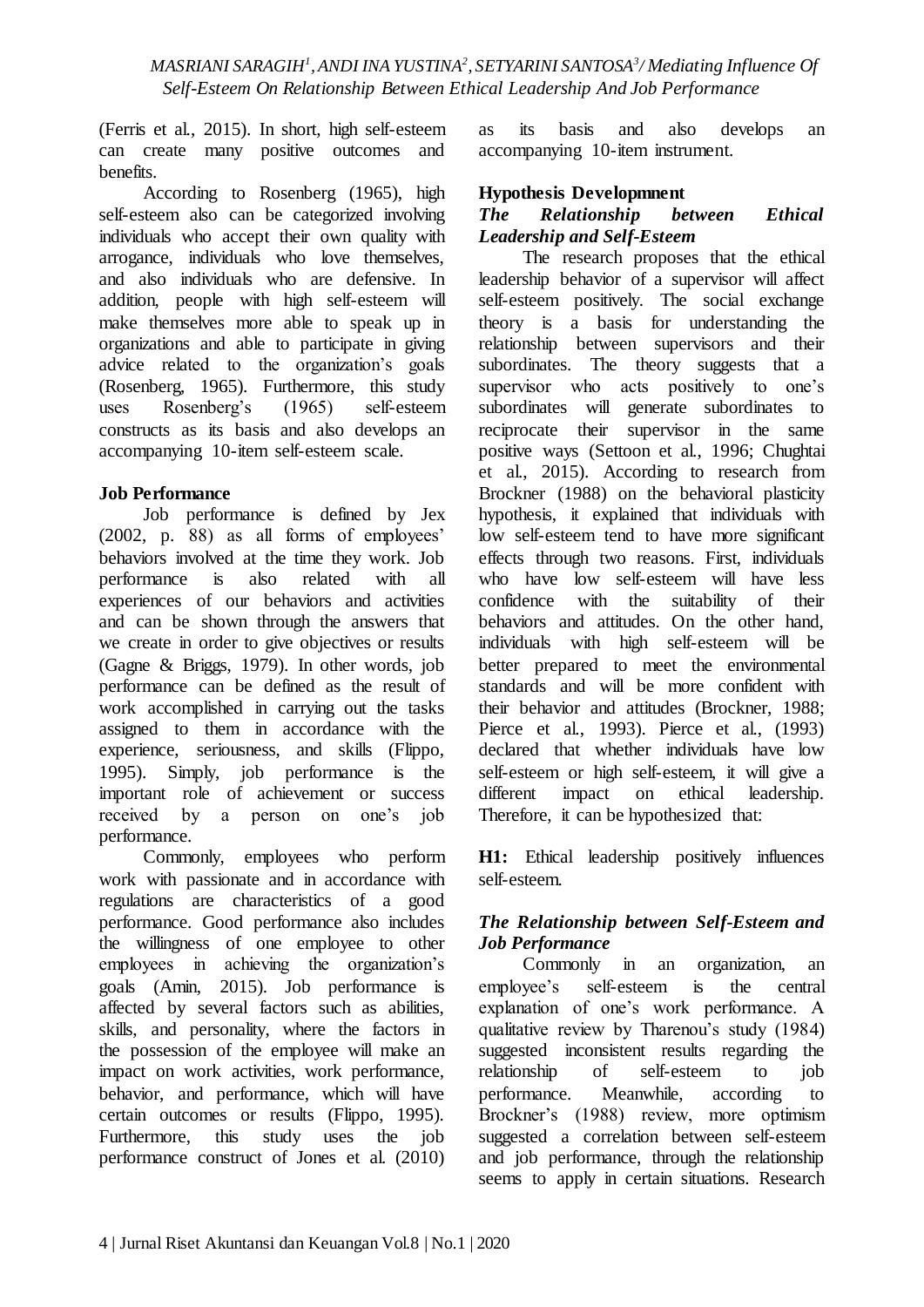by Ferris et al. (2015) explained that when individual have high self-esteem, they tend to prove to others and even themselves that they are valuable and qualified persons, in which their performance is as good as or even better than others. Individuals who have high selfesteem will have exemplary performance and help others in need. In addition, individuals verify their own perceptions through following the norms and ethics within their organizations (Ferris, Lian, Brown, & Morrison, 2015).Based on the statement above, it is argued that when employees have high self-esteem, they will be more active and productive. They will give their best and try to maintain their performance within their organizations. Therefore, it is hypothesized that:

**H2:** Self-esteem positively influences job performance.

### *The Relationship between Ethical Leadership and Job Performance*

This research proposes that the ethical leadership behavior of a supervisor will affect job performance positively. The social exchange theory is a basis for understanding the relationship between supervisors and their subordinates (Resick et al., 2006). Ethical leaders play an important role in influencing the job performance of employees in achieving the objectives and goals of the organization. Research from Toor & Ofori (2009) explained that ethical leadership can act as a mediating role in the relationship between the culture of the organization and employee results. Ethical leaders can greatly affect the willingness of employees in giving more effort when they perform. When employees perceive ethical behavior from their leaders and are satisfied with their jobs, then it will lead to high employee performance (Toor & Ofori, 2009). Leaders with high ethical standards and values within the organization will affect the employees' performance (van Nierenberg et al., 2004). When ethical leaders have good ethical leadership behavior and are caring, then employees will tend to reciprocate by providing the best in their job performance.

Based on the statement above, it is argued that when ethical leadership is high, employees will be more motivated to improve their job performance in their organizations. Therefore, it is hypothesized that:

**H3:** Ethical leadership positively influences job performance.

### *The Relationship between Ethical Leadership, Self-Esteem, and Job Performance*

Ethical leadership has several characteristics which indicate empowering leader behaviors, such as having concern for people, being open, encouraging participation in decision making, acting as a role model through visible actions, as well as communicating regularly about ethics and values. Pierce et al. (1993) declared that whether individuals have low self-esteem or high self-esteem, it will give a different impact on ethical leadership.

As explained above, research by Ferris et al. (2015) explained that when individuals have high self-esteem, they tend to prove to others and even themselves that they are valuable and qualified persons, in which their performance is as good as or even better than others. Research from Toor and Ofori (2009) explained that ethical leaders play important roles in influencing the job performance of employees in achieving the objectives and goals of the organization. Leaders with high ethical standards and values within the organization will affect the employees' performance (Van Knippenberg et al., 2004).

Based on the statement above, this research postulates that self-esteem is an intervening variable for linking ethical leadership to job performance. Thus, the following hypothesis is formulated:

**H4:** Self-esteem mediates the relationship between ethical leadership and job performance.

### **Research Model**

Based on the reviews of literature and hypothesis development which has been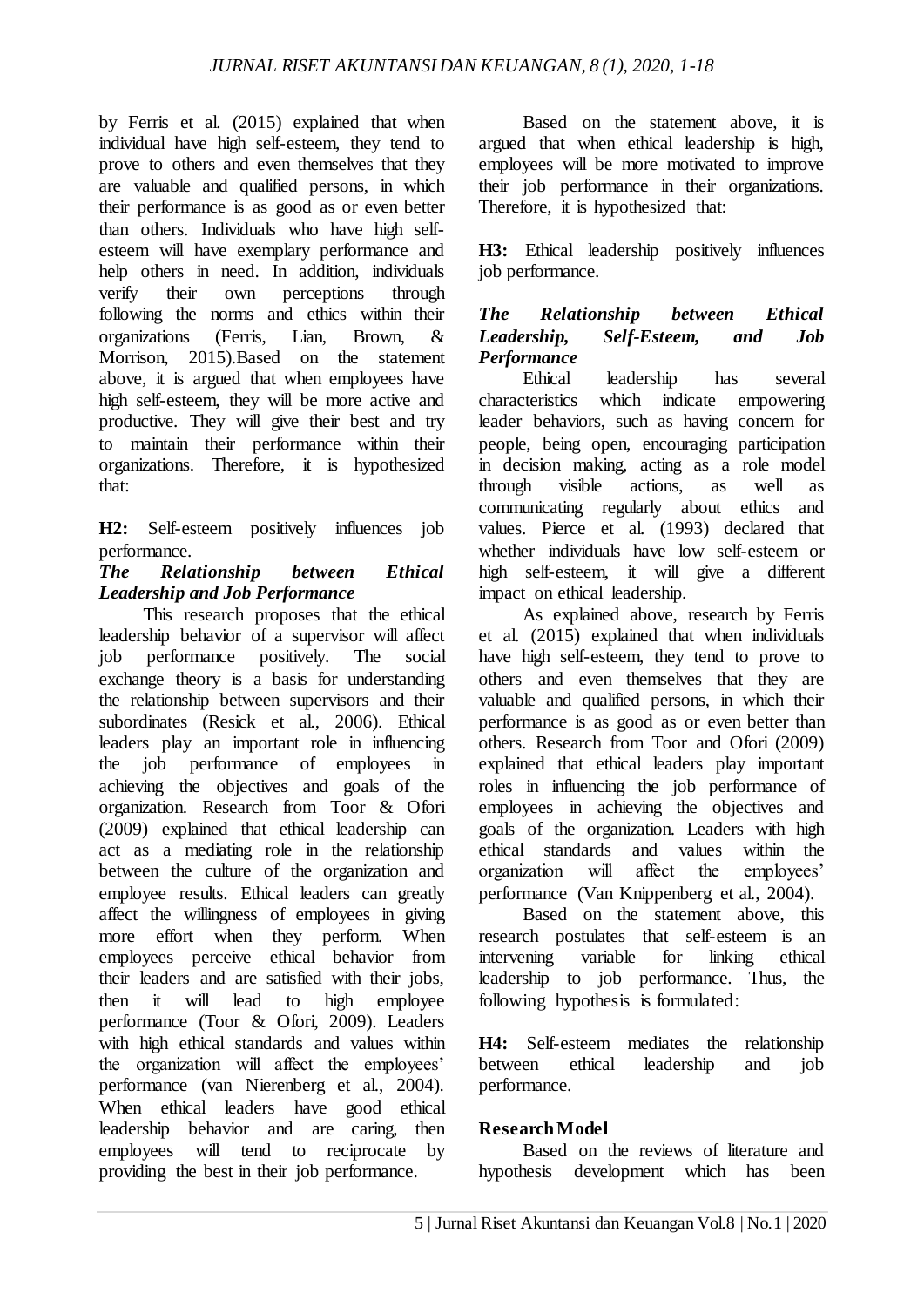discussed, a research model is constructed in the following graph to figure out the relationship between ethical leadership as an independent variable, self-esteem as a mediating variable, and job performance as a dependent variable.



**Fig 1.** Research Model

## **RESEARCH METHODLOGY Sample and Procedures**

The research population for this research was employees who worked in industries in Indonesia. The consideration for choosing employees as respondents was because the researcher realized the importance of promoting ethical leadership behavior to employees, including its effects on job performance. Following a leader's ethical behavior is important for all employees when they deal with other people and often face ethical dilemmas.

Besides that, ethical leadership behavior is also important for enhancing employee job performance when they work. Overall, the existence of leaders with ethical behavior will help the staff-level employees in facing ethical dilemmas and also give a positive impact to employee work-related outcomes.

For the sample, the research only focused on employees/staff, supervisors, managers, and general managers in industries in Indonesia. A non-probability sampling technique named "snowball sampling" was used to determine the sample. Non probability sampling means that there is no probability that the respondents' population chooses themselves as sample subjects of the research (Sekaran & Bougie, 2013). Snowball sampling means that when the respondents of this research recruit other respondents. The questionnaires were distributed to the target respondents, and then they were asked to

distribute the same questionnaires to other respondents who met the same qualifications. It was called "snowball sampling" because the technique came from the analogy of a snowball, the longer it rolls, and the size will increase. This means that from a small sample size, then it will continue to grow into a bigger sample.

In determining the sample size, the researcher used the requirements about the minimum sample as stated by Hair et al., (2010). One question in the questionnaire should be represented by five collected data, so the researcher had to collect at least five respondents for each question. A total of 32 questions were used in this research, so a minimum of 160 respondents had to fill out the questionnaires.

## **Measurement**

This research used ethical leadership as an independent variable. The measurement of ethical leadership was adopted from Brown et al. (2005). An example of one of the items is, "My supervisor disciplines employees who violate ethical standards". The responses are on 5-point scale, with  $1 =$  Strongly Disagree and  $5 =$  Strongly Agree.

The mediating variable for this research is self-esteem. The research used instrument adopted from Rosenberg's study (1965). A couple of example items are, "At times I think I am no good at all," and "I take a positive attitude toward myself." All items were scored on a 4-point scale, with  $1 =$  Strongly Disagree and  $4 =$  Strongly Agree.

This research used job performance as a dependent variable. Next, the research used instrument adopted from Jones et al. (2010). A couple of example items are, "I am satisfied with my ability to accept responsibility and initiate positive action," and "I am satisfied with my ability to follow policies and procedures." The responses were evaluated on a 7-point scale with  $1 =$  strongly disagree and  $7 =$  strongly agree.

## **Statistical Analysis**

For testing the research hypotheses, the research used a Structural Equation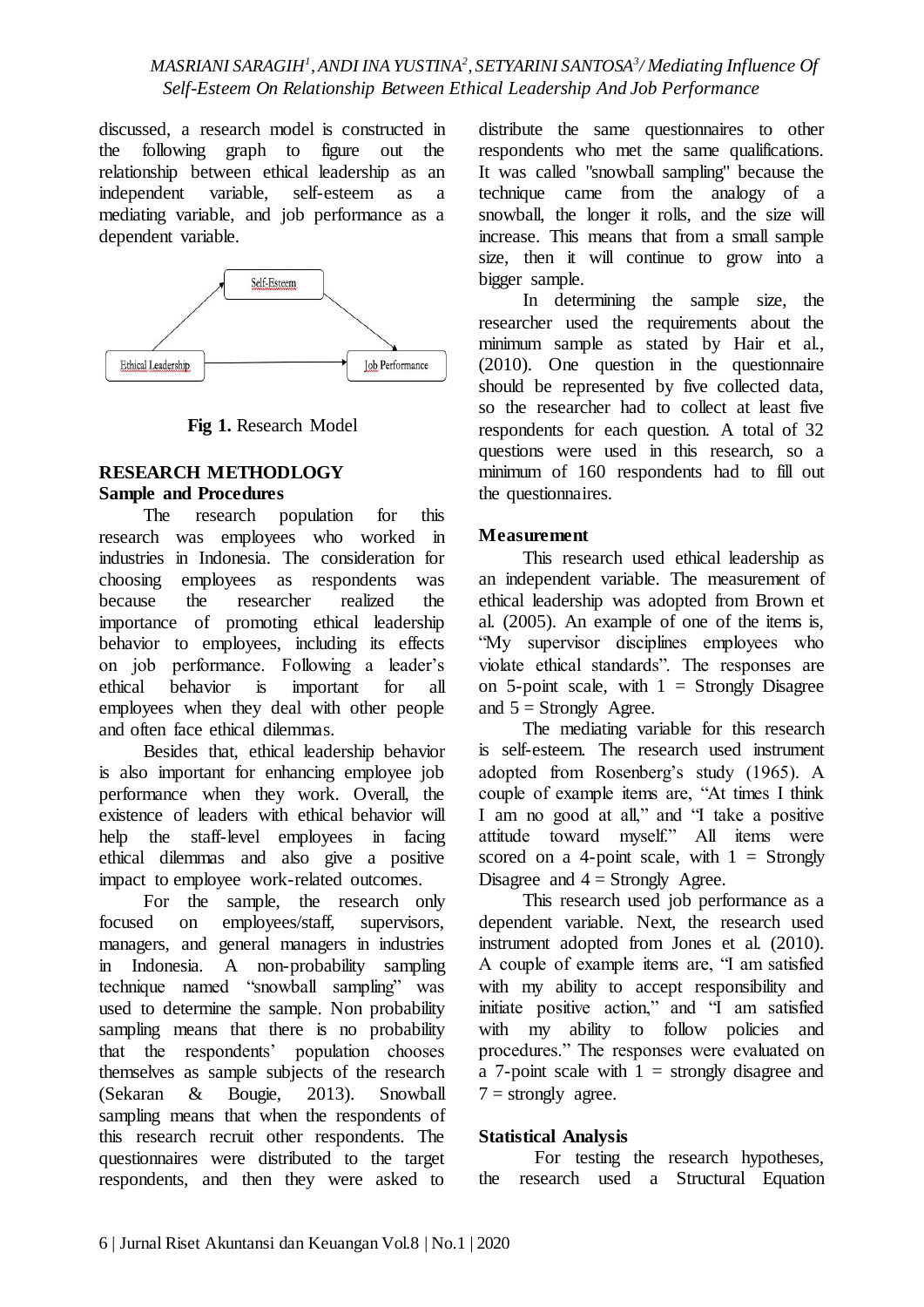Modelling (SEM) with Partial Least Squares (PLS) approach. The consideration for using SEM to test the hypotheses was because SEM was suitable to analyse the latent variables which were hypothesized. There were three latent variables in the hypotheses: ethical leadership, self-esteem, and job performance. Since this was an exploratory research to extend previous research, then the type of structural equation model used was a partial least squares structural equation model (SEM-PLS). For the software, WarpPLS software version 3.0 was used.

## **RESULT AND DISCUSSION Descriptive Statistics**

Table 1 shows the demographic data from collected respondents. The majority of respondent is male or 85 (53.1%), and respondents who are female are 75 (46.9%). There are 93 or 58.1% who are between 20-25 years old. Then, follow by 43 respondents who are between 26-30 years old (26.9%). Next, there are 18 respondents (11.3%) who are between 31- 35 years old. Among respondents who are between 36-40 years only 4 or 2.5%, the minority of respondents is 2 or 1.3% who are more than 40 years old. Around 82.5% of respondent who have job position as employee/staff in the organizations. The majority of respondents work in manufacturing industries with 56 respondents or 35%. And the minority respondents work in Construction Industries with 1 respondent or 0.6%.

| Table 1. Demographic Data                           |                |       |  |
|-----------------------------------------------------|----------------|-------|--|
| <b>Classification</b><br><b>Total</b><br>Percentage |                |       |  |
| <b>GENDER</b>                                       |                |       |  |
| M ale                                               | 85             | 53.1% |  |
| Female                                              | 75             | 46.9% |  |
| AGE                                                 |                |       |  |
| $20 - 25$                                           | 93             | 58.1% |  |
| 26-30                                               | 43             | 26.9% |  |
| 31-35                                               | 18             | 11.3% |  |
| $36-40$                                             | 4              | 2.5%  |  |
| >40                                                 | $\overline{c}$ | 1.3%  |  |
| <b>POSITION</b>                                     |                |       |  |
| Employee/Staff                                      | 132            | 82.5% |  |
| Supervisor                                          | 17             | 10.6% |  |
| M anager                                            | 7              | 4.4%  |  |
| General Manager                                     | 4              | 2.5%  |  |
| <b>ORGANIZATIONS</b>                                |                |       |  |
| Bank                                                | 6              | 3.8%  |  |
| Bumn                                                | 3              | 1.9%  |  |
| Construction                                        | 1              | 0.6%  |  |
| <b>Industries</b>                                   | 10             | 6.3%  |  |
| Entrepreneurial                                     | 7              | 4.4%  |  |
| Entertainment                                       | 3              | 1.9%  |  |
| <b>Industries</b>                                   | 12             | 7.5%  |  |
| Financial                                           | $\overline{2}$ | 1.3%  |  |
| Government                                          | 56             | 35.0% |  |
| Logistic Industries                                 | 18             | 11.3% |  |
| M anufacturing                                      | 11             | 6.9%  |  |
| <b>M</b> edical                                     | 15             | 9.4%  |  |
| Organizations                                       | 7              | 4.4%  |  |
| Public<br>Accounting                                | 4              | 2.5%  |  |
| Firms                                               | 5              | 3.1%  |  |
| Retail                                              |                |       |  |
| Education                                           |                |       |  |
| Telecommunications                                  |                |       |  |
| Transportations                                     |                |       |  |

Table 2 shows the means, standard deviations, and the Pearson correlation matrix among the variables. The results indicate that ethical leadership is positively related to selfesteem ( $r = 0.356$ ,  $p < 0.01$ ). As expected, self-esteem has a positive relationship with job performance ( $r = 0.475$ ,  $p < 0.01$ ). The three latent variables are found to be significantly related.

| <b>Table 2.</b> Descriptive Statistics & Correlation |      |      |          |          |           |
|------------------------------------------------------|------|------|----------|----------|-----------|
|                                                      | Mean | SD   | EL       | SЕ       | $\bf{JP}$ |
| 1. Ethical<br>Leadership                             | 3.81 | 0.19 | (0.709)  |          |           |
| 2. Self-esteem                                       | 3.31 | 1.08 | $0.356*$ | (0.723)  |           |
| $3.$ Job<br>Performance                              | 4.04 | 0.22 | $0.475*$ | $0.716*$ | (0.730)   |

**Table 2.** Descriptive Statistics & Correlation

\* Correlation is significant at the level  $< 0.01$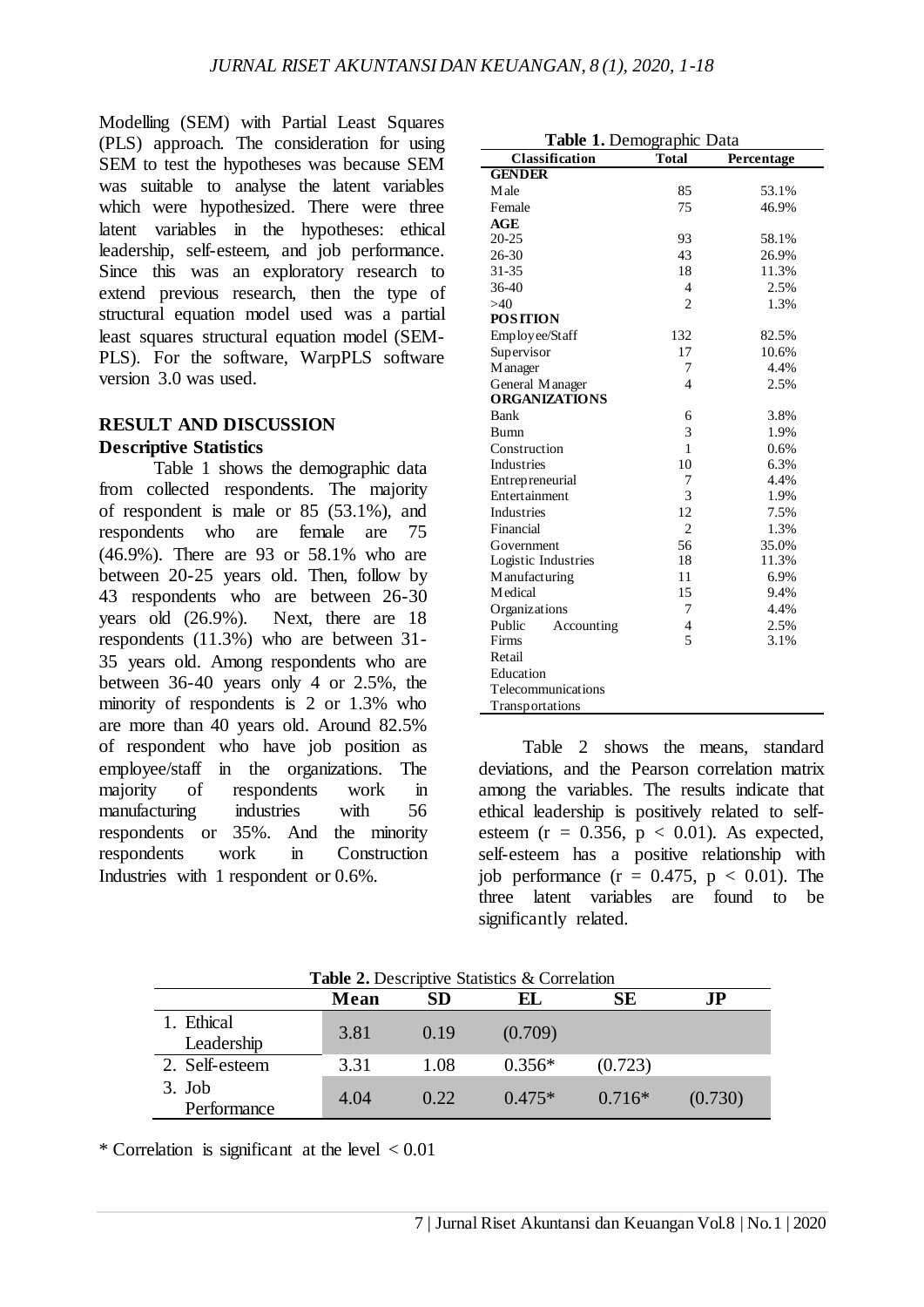#### **Measurement Model Analysis**

A validity test is a test to measure how well an instrument that is developed measures the model that is intended to be measured. Convergent validity and discriminant validity were tested to assess the construct validity. Convergent validity was assessed by considering several indicators based on Hair et al. (2010), such as factor loadings and average variance extracted (AVE). The results of the convergent validity test are explained in Table 3.

| Table 3. Convergent Validity Test                                                             |         |           |           |  |
|-----------------------------------------------------------------------------------------------|---------|-----------|-----------|--|
|                                                                                               | JP      | <b>EL</b> | <b>SE</b> |  |
| <b>Items</b>                                                                                  | (AVE:   | (AVE:     | (AVE:     |  |
|                                                                                               | 0.523)  | 0.503)    | 0.523)    |  |
| I am satisfied with my oral communication skill.                                              | (0.685) |           |           |  |
| I am satisfied with my written communication                                                  | (0.674) |           |           |  |
| skill                                                                                         |         |           |           |  |
| I am satisfied with my ability to accept responsibility                                       |         |           |           |  |
| and initiate positive action.                                                                 | (0.762) |           |           |  |
| I am satisfied with my ability to exercise my                                                 |         |           |           |  |
| professional skills and due care.                                                             | (0.664) |           |           |  |
| I am satisfied with my ability to follow policies and                                         |         |           |           |  |
| procedures.                                                                                   | (0.750) |           |           |  |
| I am satified with my ability to plan and organize my                                         | (0.783) |           |           |  |
| work.                                                                                         |         |           |           |  |
| I am satisfied with my ability to adapt new situation.                                        | (0.714) |           |           |  |
| I am satisfied with my ability to get along with others                                       |         |           |           |  |
| in the firm.                                                                                  | (0.725) |           |           |  |
| I am satisfied with my ability to get along with client                                       |         |           |           |  |
| personnel outside the firm.                                                                   | (0.798) |           |           |  |
| My supervisor listens to what employees have to say.                                          |         | (0.530)   |           |  |
| My supervisor disciplines employees who violate                                               |         |           |           |  |
| ethical standards.                                                                            |         | (0.483)   |           |  |
| My supervisor conducts his/her personal life in an                                            |         |           |           |  |
| ethical manner.                                                                               |         | (0.740)   |           |  |
| My supervisor make fair and balanced decisions.                                               |         | (0.763)   |           |  |
| My supervisor discusses business ethics or values                                             |         |           |           |  |
| with employees.                                                                               |         | (0.794)   |           |  |
| My supervisor sets an example of how to do things                                             |         |           |           |  |
| the right way in terms of ethics.                                                             |         | (0.835)   |           |  |
| My supervisor defines success not just by results but<br>also the way that they are obtained. |         | (0.748)   |           |  |
| My supervisor when making decisions, asks "what is                                            |         |           |           |  |
| the right thing to do?".                                                                      |         | (0.702)   |           |  |
| On the whole, I am satisfied with myself.                                                     |         |           | (0.760)   |  |
| I feel that I have a number of good qualities.                                                |         |           | (0.741)   |  |
|                                                                                               |         |           |           |  |
| I am able to do things as well as most other people.                                          |         |           | (0.724)   |  |
| I feel that I'm a person of worth, at least on an                                             |         |           |           |  |
| equal plane with others.                                                                      |         |           | (0.653)   |  |
| I take a positive attitude toward myself.                                                     |         |           | (0.735)   |  |

Table 3 shows the results, in which the p-value of each instrument is less than 0.001 (<0.001). It means that each item fulfils the convergent validity requirement, which is the p-value must be less than 0.005. Then, the loading value which is shown in parentheses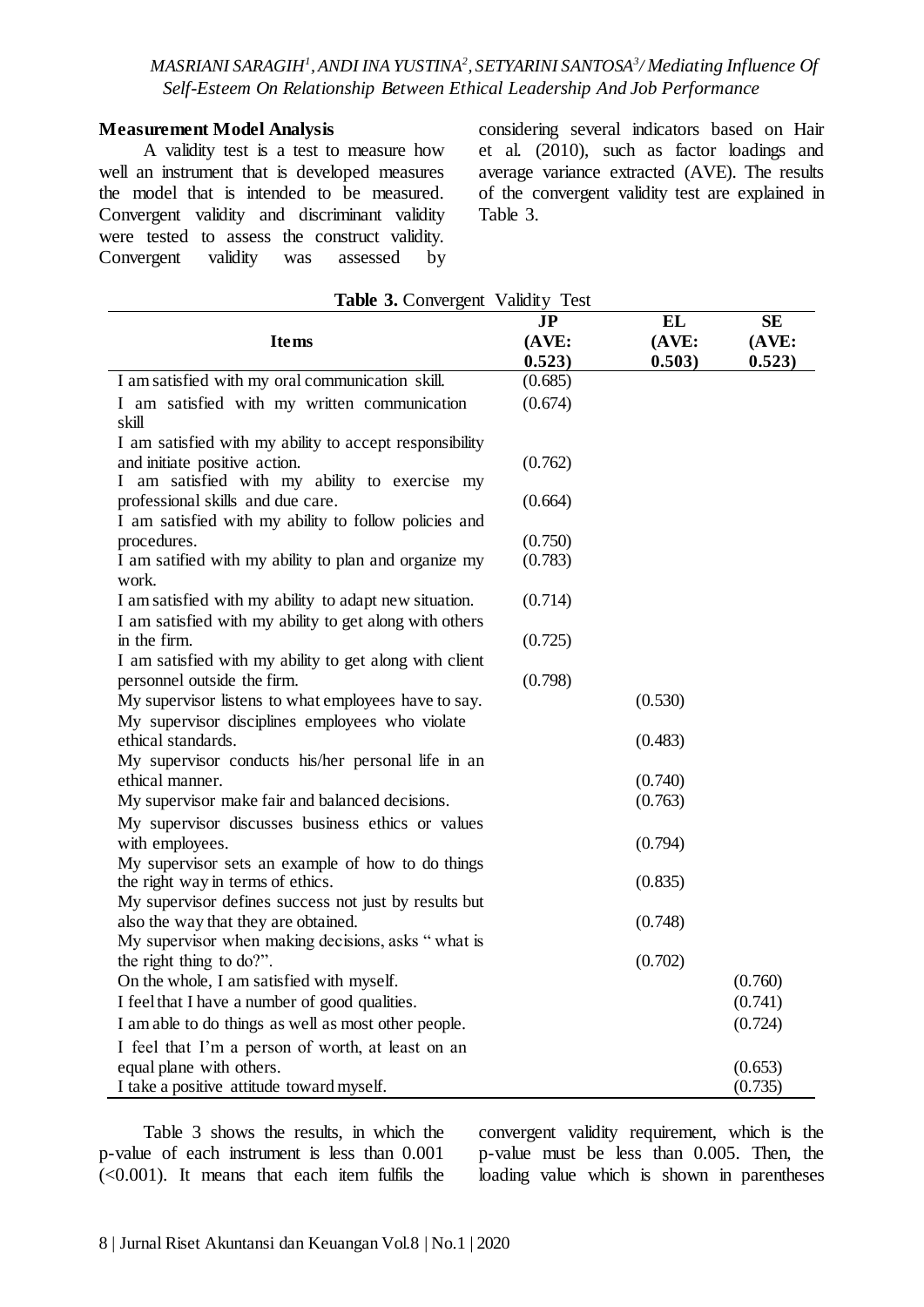reveals that the loading value of each item is more than 0.70. In some cases, it is often found that the loading requirement of 0.70 is not fulfilled, especially for a newly developed questionnaire. Therefore, Hair et al. (2013) stated that loading between 0.40–0.70 should still be considered to be maintained. It means that each item in this research fulfils the convergent validity, which is a loading value of more than 0.40. The loading value for ethical leadership indicators are 0.530 for EL1, 0.483 for EL2, 0.740 for EL3, 0.763 for EL5, 0.794 for EL7, 0.835 for EL8, 0.748 for EL9, and 0.702 for EL10. Meanwhile, the loading value for self-esteem indicators is 0.760 for SE1, 0.741 for SE3, 0.724 for SE4, 0.653 for SE7, and 0.735 for SE10. Then, the loading value for job performance indicators is 0.685 for JP3, 0.674 for JP4, 0.762 for JP5, 0.664 for JP6, 0.750 for JP7, 0.783 for JP8, 0.714 for JP9, 0.725 for JP10, and 0.798 for JP11. The other convergent validity requirement is the average variance extracted (AVE) must not be more than 0.50. According to Table 4.3, the AVE of each item is more than the threshold of 0.50. The value of each indicator is 0.503 for ethical leadership, 0.523 for self-esteem, and 0.533 for job performance.

A reliability test is a test of how consistently a measuring instrument measures whatever concept is being measured. Table 4 shows the results of the reliability test which consist of a composite reliability and Cronbach's alpha. According to Sholihin & Ratmono (2013), the requirement for a composite reliability and Cronbach's alpha is the value of both of them must be more than 0.70, but 0.60-0.70 is still acceptable for explanatory research. According to Table 4, all of the indicators fulfil the requirement of a composite reliability and Cronbach alpha. The value of the composite reliability is 0.887 for ethical leadership, 0.846 for self-esteem, and 0.911 for job performance. Meanwhile, the value of Cronbach's alpha is 0.852 for ethical leadership, 0.771 for self-esteem, and 0.889 for job performance. Therefore, in conclusion the measuring instrument is consistent.

| <b>Table 4. Reliability Test</b> |       |       |       |  |
|----------------------------------|-------|-------|-------|--|
|                                  | EL.   | SЕ    | .IP   |  |
| Composite                        | 0.887 | 0.846 | 0.911 |  |
| Reliability                      |       |       |       |  |
| Cronbach's                       | 0.852 | 0.771 | 0.889 |  |
| Alpha                            |       |       |       |  |

Discriminant validity was assessed by comparing the square root of the average variance extracted (AVE) with the correlation between the construct items. The research could be considered as having adequate discriminant validity if the value of the square root of AVE was higher than the correlation between the latent variables in the same column (Fornell & Larcker, 1981). As an example, the latent variable "ethical leadership" has a square root of AVE 0.709, which is higher than the correlation values in the same column of "EL", which are 0.356 and 0.475. Thus, it provides evidence of adequate discriminant validity. Overall, the results which are presented in Table 5 reveal that the discriminant validity is adequate because all the square roots of AVE (the diagonal and bracketed) are higher than the correlation between construct items (in the off-diagonal).

**Table 5.** Discriminant Validity Test

|                                                     | HL.                                                                                                                                                                                                                            | SE.      | JΡ              |
|-----------------------------------------------------|--------------------------------------------------------------------------------------------------------------------------------------------------------------------------------------------------------------------------------|----------|-----------------|
| 1. Ethical<br>Leadership                            | (0.709)                                                                                                                                                                                                                        |          |                 |
| 2. Self-esteem                                      | $0.356*$                                                                                                                                                                                                                       | (0.723)  |                 |
| 3.~Job<br>Performance                               | $0.475*$                                                                                                                                                                                                                       | $0.716*$ | (0.730)         |
| $\mathbf{a}$ $\mathbf{a}$ $\mathbf{b}$ $\mathbf{c}$ | and the contract of the contract of the contract of the contract of the contract of the contract of the contract of the contract of the contract of the contract of the contract of the contract of the contract of the contra | - 1      | $\sim$ $\sim$ 1 |

\* Correlation is significant at the level <0.01

A direct effect will show the direct relationship between the independent variable (ethical leadership) and dependent variable (job performance) without a mediating effect. This test had the purpose to know whether ethical leadership affects job performance directly. The results of the direct effect are shown in Figure 2.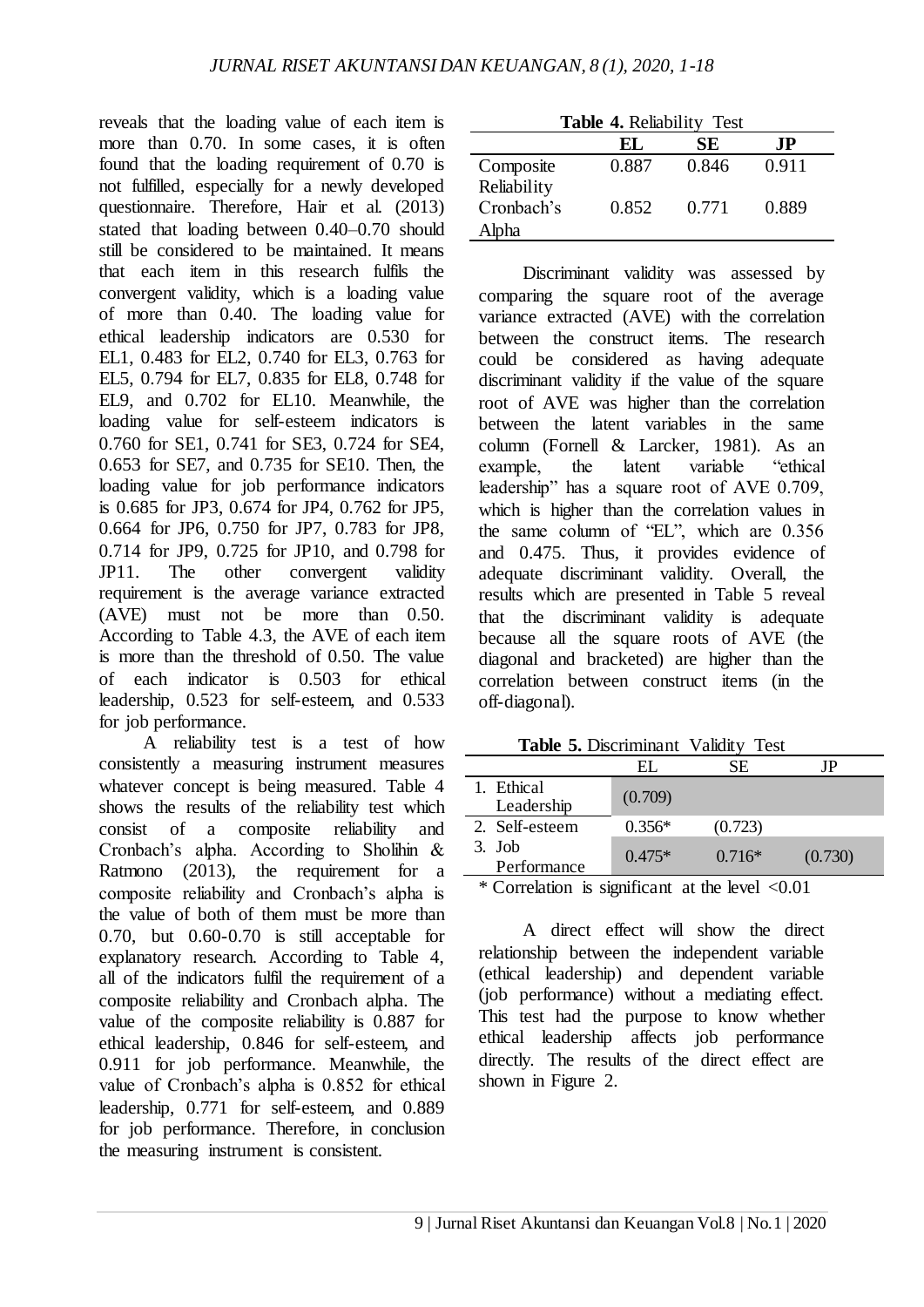

**Fig 2.** Direct Effect

Figure 2 shows that there is a direct relationship between ethical leadership and job performance. The results indicate that ethical leadership has a significant impact on job performance and is related positively  $(β =$ 0.56, R2 = 0.31, and  $p < 0.01$ ). Thus, it confirms hypothesis 3 which states that ethical leadership has a positive effect on job performance. Therefore, hypothesis 3 is supported.

The mediating effect shows the effect of the independent variable (ethical leadership) on the dependent variable (job performance) through the mediating variable (self-esteem). The relationship is described in Figure 3. The results in Figure 3 convey that ethical leadership affects self-esteem positively and significantly ( $\beta = 0.43$ ,  $p < 0.01$ ). Thus, it confirms hypothesis 1 which states that ethical leadership has a positive effect on selfesteem. In addition, self-esteem has a positive correlation with job performance (β = 0.77, p < 0.01). Therefore, hypothesis 1 and hypothesis 2 are also supported.



**Fig 3.** Hypothesized Model Direct Effect

In testing whether self-esteem fully or partially mediates the relationship between ethical leadership and job performance, a model was created as shown in Figure 4.



**Fig 4.** Test of Mediating Variable

The results in Figure 4 show that when self-esteem is a mediating variable, the association between ethical leadership and job performance is still significant ( $\beta$  = 0.28, p < 0.01), but the direct coefficient becomes lower from 0.56 to 0.28. It reveals that selfesteem only partially mediates the relationship between ethical leadership and job performance. Hence, support for hypothesis 4 (the relationship between ethical leadership and job performance is mediated by self-esteem) is provided. Thus, the results support hypothesis 4 of the research.

Overall, the results indicate that selfesteem partially mediates the relationship between ethical leadership and job performance. Baron & Kenny (1986) identified that partial mediation exists when the relationship between independent and dependent variables remains significant and the values of the direct effect coefficient are decreased after controlling the effects of the mediating variable.

Effect size is a test to measure the contribution of each predictor latent variable to the criterion latent variable. According to Sholihin & Ratmono (2013), there are three categories of the effect of the size, including weak (0.02), medium (0.15), and strong (0.35). The effect of the size is shown in Table 6.

| Table 6. Effect of Size |     |            |            |  |
|-------------------------|-----|------------|------------|--|
|                         | .IP | EL.        | SЕ         |  |
| Job                     |     | $0.157***$ | $0.499***$ |  |
| Performance             |     |            |            |  |
| Ethical                 |     |            |            |  |
| Leadership              |     |            |            |  |
| Self Esteem             |     | $0.186**$  |            |  |
| Weak **Medium           |     | $***C$     |            |  |

trong)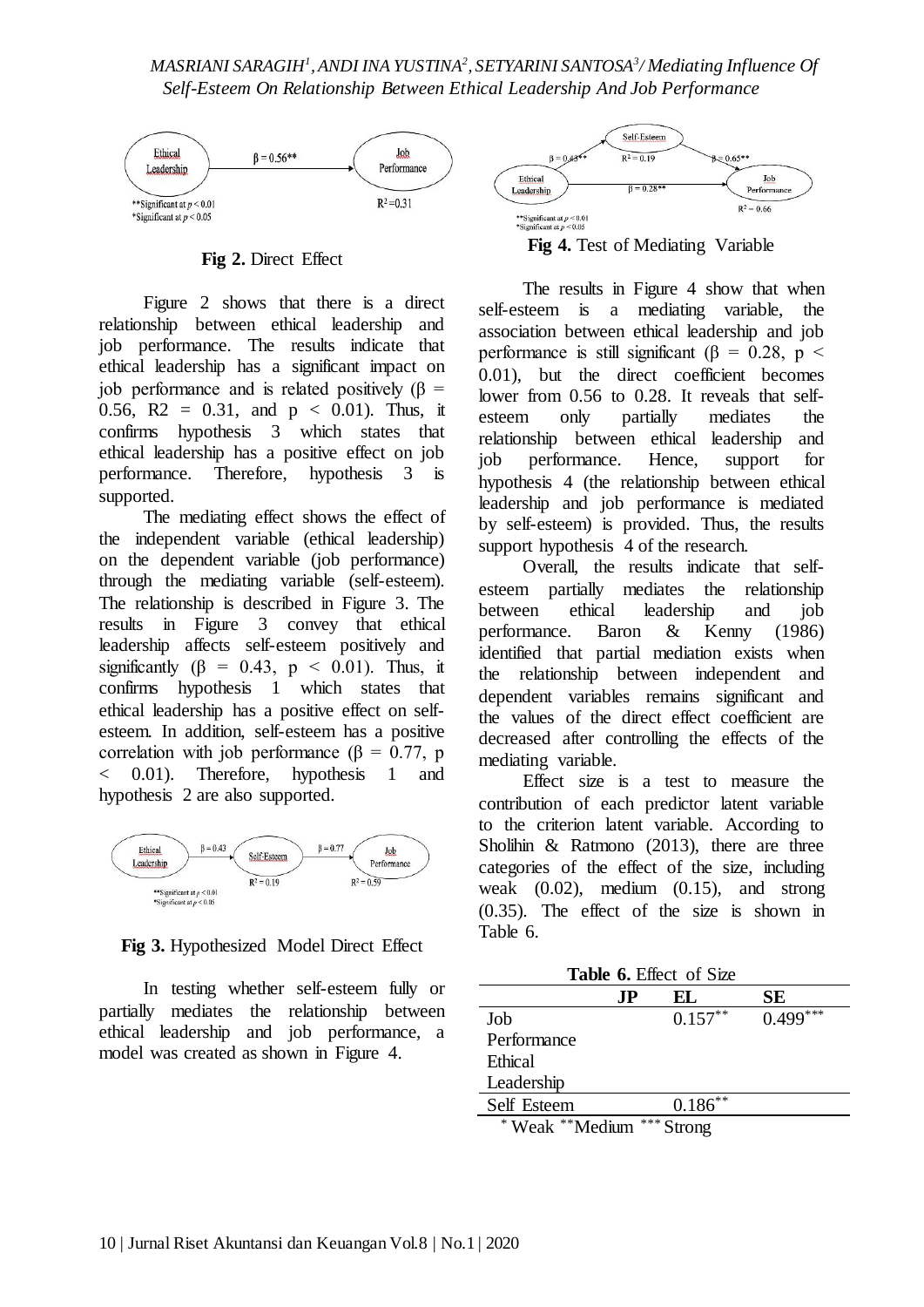Table 6 shows that the value of the effect of the size for the impact of self-esteem on job performance is 0.499. It is categorized as having a strong effect of size, meaning that self-esteem has an important role of a practical perspective in enhancing job performance. The effect of size for the impact of ethical leadership on self-esteem and for the impact of ethical leadership on job performance are categorized as medium effect sizes since the values are above 0.15 (0.186) and 0.157). The results reveal that in a practical point of view, the impact of the predictor latent variable on the criterion latent variable is medium (on average).

## **Discussion**

This research proposed and examined the relationship between ethical leadership and job performance with self-esteem as the mediator in some organizations in Indonesia. In this research, the results suggest that when ethical leaders have high ethical leadership behavior, it will lead to a high level of selfesteem and a higher level of job performance.

The first finding shows that there is a significant effect of ethical leadership towards self-esteem. The theory suggests that a supervisor who acts positively to one's subordinates will generate subordinates to reciprocate their supervisor in the same positive way (Settoon et al. 1996; Chughtai et al. 2015). The results indicate that the selfesteem of employees will be higher when the ethical leadership of a leader's behavior is high.

The second finding is also supported. It confirms that self-esteem positively affects job performance. The results are in line with research carried out by Ferris et al. (2015), which explained that when individuals have high self-esteem, they tend to prove to others and even themselves that they are valuable and qualified persons, in which their performance is as good as or even better than others. In other words, a greater level of employee self-esteem may result in a greater level of positive employee job performance.

The third finding which states that ethical leadership positively affects job

performance is also supported. This result confirms research from Toor and Ofori (2009), who stated that when employees perceive ethical behavior from their leaders and are satisfied with their jobs, then it will lead to high employee performance. Leaders with high ethical standards and values within the organization will affect the employees' performance (van Knippenberg et al. (2004). In other words, when the ethical leadership behavior of leaders is high, employees will be more willing to improve their job performance in their organizations.

In this research, the mediating variable, which is self-esteem, is also found to partially mediate the relationship between ethical leadership and job performance. The findings confirm and support research from Ferris et al. (2015), who explained that when individuals have high self-esteem, they tend to prove to others and even themselves that they are valuable and qualified persons, in which their performance is as good as or even better than others. In summary, the findings in this research provide support for all the hypotheses and are in line with previous research.

### **CONCLUSION AND RECCOMMENDATIONS**

The objective of this study was to examine the impact of ethical leadership on job performance using self-esteem as the mediating variable. Data was collected from 160 employees of 15 industry levels in Indonesia. SEM was used to test 4 hypotheses of this research. All hypotheses are supported. The results indicate that there are positive relationships between the ethical leadership to self-esteem and self-esteem to job performance. In addition, a positive relationship exists between ethical leadership and job performance, even though it is without a mediating variable. Moreover, selfesteem partially mediates the relationship between ethical leadership and job performance.

The results of this study indicate that when leaders have high ethical leadership behavior within organizations, it will lead to a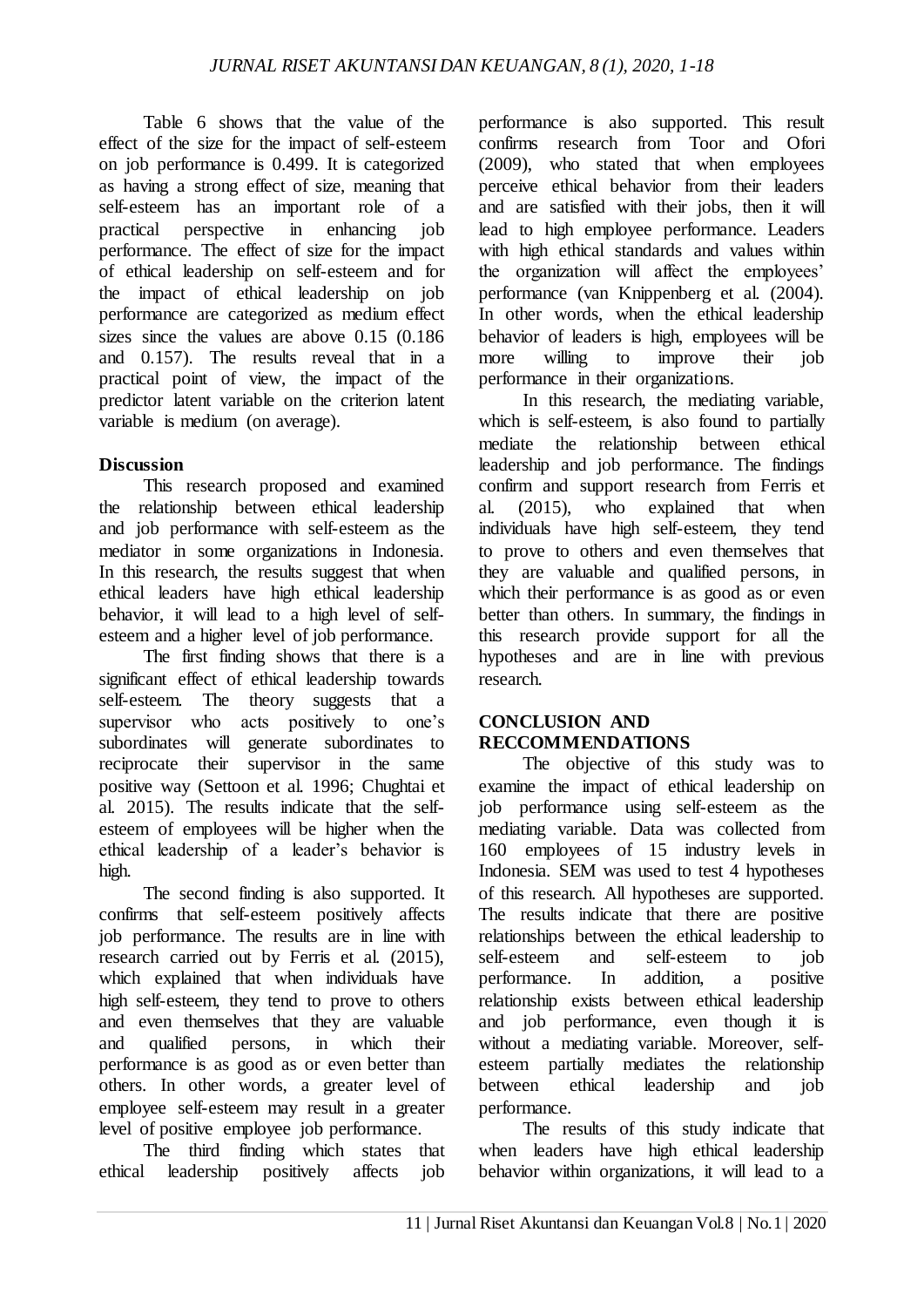high level of employee self-esteem. Employees with high self-esteem will be motivated to give extra effort in their job performance. Employees with high selfesteem will be better prepared to meet the environmental standards and will be more confident with their behavior and attitudes. Therefore, when employees have high selfesteem, they will tend to prove to others or even themselves that they are valuable and qualified persons, in which they will preserve their exemplary job performance and help others in need.

This research provides important insights with contributions to the literature of ethical leadership and employees' workrelated outcomes which is job performance. The results suggest that by having ethical leaders, it will generate employees to reciprocate their leaders in the same positive way. It is hoped that this study will inspire organizations to find out what factors can influence employees' job performance. The performance of employees plays an important role, especially in determining the success of an organization. In addition, the job performance of employees cannot be separated from the influence of the ethical leadership of leaders. Therefore, organizations can increase their performance if the leaders have good ethics in leading the employees, or even in their ethical behaviors and attitudes.

This research has limitations which should be noted. In this study, the results in assessing the convergent validity test through average variance extracted (AVE) are not satisfactory. The value of AVE for each variable only fits and meets the standards; the values are not far above the standard requirements. Future research can investigate and provide the factors that influence the value of AVE. Future studies also can define whether the value of AVE will change if using a different sample. In addition, future research can also be conducted in public accounting firms by using auditors as the sample.

Future research might also analyse and investigate more about ethical leadership within organizations with other variables such as ethical climate and turnover intention. As evidenced by Demirtas et al. (2015), an ethical climate is a critical antecedent of organizational outcomes. The next research can examine whether an ethical climate can mediate the ethical leadership on employees' job performance.

## **REFERENCES**

- Albrecht, S. L., & Andreetta, M. 2011. The Influence of Empowering Leadership, Empowerment And Engagement on Affective Commitment and Turnover Intentions in Community Health Service Workers. *Leadership in Health Service*, Vol. 24, No. 3: 228-237.
- Amin, M. 2015. Relationship Between Job Satisfaction, Working Conditions, Motivation of Teachers to Teach and Job Performance of Teachers in Mts, Serang, Banten. *Journal of Management and Sustainability*, Vol. 5, No. 3: 1925- 4733.
- Ashforth, B. 1989. The Experience of Powerlessness in Organizations. *Organizational Behavior and Human Decision Processe*s, Vol. 43, No. 2: 207-242.
- Avery, J., Palanski, M., & Walumbwa, F. 2011. When Leadership Goes Unnoticed: The Moderating Role of Follower Self-Esteem on The Relationship Between Ethical Leadership and Follower Behavior. *Journal of Business Ethics*, Vol. 98, No. 4: 573-582.
- Bandura, A. 1977. *Social Learning Theory*. Englewood CliVs, NJ: Prentice-Hall.
- Bandura, A. 1986. *Social Foundations of Thought and Action.* Englewood Cliffs: NJ: Prentice-Hall.
- Bass, B., & Steidlmeier. 1999. Ethics, Character, and Authentic Transformational Leadership Behavior. *Leadership Quarterly*, Vol. 10, No. 2: 181-217.
- Baumeister, R., Campbell, J., Krueger, J., & Vohs, K. 2003. Does High Self-Esteem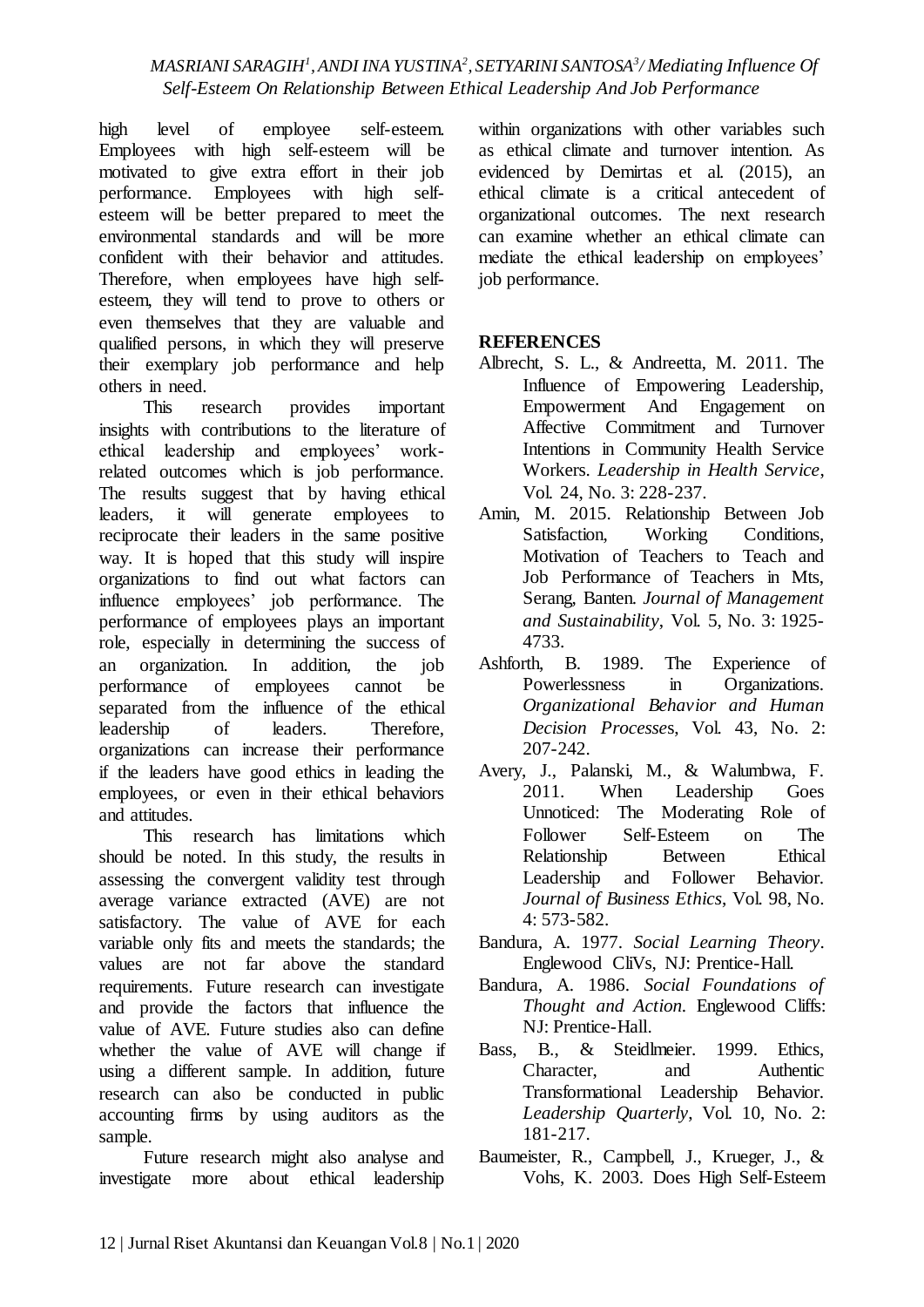Cause Better Performance, Interpersonal Success, Happiness, or Healthier Lifestyles?. *Psychological Science in the Public Interest*, Vol. 4, No.1: 1-44.

- Bedi, A., Alpaslan, C. M., & Green, S. 2016. A Meta-Analytic Review of Ethical Leadership Outcomes And Moderators. *Journal of Business Ethics*, Vol. 139, No. 3: 517–536.
- Bello, S. 2012. Impact of Ethical Leadership on Employee Job Performance. *International Journal of Business and Social Science*, Vol. 3, No. 11: 228-236.
- Bhatnagar, J. 2012. Management of Innovation: Role of Psychological Empowerment, Work Engagement and Turnover Intention in The Indian Context. *Journal of Human Resource Management*, Vol. 23, No.5: 928–951.
- Blau, P. M. 1964. *Exchange and Power in Social Life*. New York: Wiley.
- Blau, P. M. 1986. *Exchange and Power in Social Life*. New Brunswick: Transaction Publishers.
- Britt, T. W., Adler, A. B., & Bartone, P. T. 2001. Deriving Benefits From Stressful Events: The Role of Engagement in Meaningful Work And Hardiness. *Journal of Occupational Health Psychology*, Vol. 6, No.1: 53-63.
- Brockner, J. 1988. *Self-esteem at Work*. Lexington: MA: Lexington Books.
- Brown, M. E., & Treviño, L. K. 2006. Ethical Leadership: A Review and Future Directions. *Leadership Quarterly*, Vol. 17, No.6: 595–616.
- Brown, M. E., Treviño, L. K., & Harrison, D. 2005. Ethical Leadership: A Social Learning Perspective for Construct Development and Testing. *Organizational Behavior and Human Decision Processes*, Vol. 97, No. 2: 117-134.
- Çavus, M. F., & Demir, Y. 2010. The Impacts of Structural and Psychological Empowerment on Burnout: A Research On Staff Nurses In Turkish State Hospitals. *Canadian Social Science*, Vol. 6, No. 4: 63-72.
- Chughtai, A., Byrne, M., & Flood, B. 2015. Linking Ethical Leadership To Employee Well-Being: The Role of Trust in Supervisor. *Journal of Business Ethics*, Vol. 128, No. 3: 653-663.
- Ciulla, J. 2004. *Ethics, the Heart of Leadership*. Santa Barbada, CA: Praeger Publishers.
- Cole, M., Bernerth, J., Walter, F., & Holt, D. 2010. Organizational Justice and Individuals' Withdrawal: Unlocking the Influence of Emotional Exhaustion. *Journal of Management Studies*, Vol. 47, No. 3: 367-390.
- Conger, J. A., & Kanungo, R. N. 1988. The Empowerment Process: Integrating Theory and Practice. *Academy of Management Review*, Vol. 13, No. 3: 471-482.
- Crocker, J., & Wolfe, C. 2001. Contingencies of Self-Worth. *Psychological Review*, Vol. 108, 593-623.
- De Villiers, J., & Stander, M. 2011. Psychological Empowerment, Work Engagement, and Turnover Intention: The Role of Leader Relations and Role Clarity In A Financial Institution. *Journal of Psychology in Africa*, Vol. 21, No. 3: 405–412.
- Demirtas, O., & Akdogan, A. 2015. The Effect of Ethical Leadership Behavior on Ethical Climate, Turnover Intention, and Affective Commitment. *Journal of Business Ethics*, Vol. 130, No. 1: 59-67.
- Detert, J., Trevino, L., Burris, & Andiappan, M. 2007. Managerial Modes of Influence and Counterproductivity In Organizations: A Longitudinal Business-Unit-Level Investigation. *Journal of Applied Psychology*, Vol. 92, No. 4: 993-1005.
- Dewettinck, K., & Van Ameijde, M. 2011. Linking Leadership Empowerment Behavior To Employee Attitudes and Behavioral Intentions. *Personnel Review*, Vol. 40, No. 3: 284-305.
- Ferris, D., Lian, H., Brown, D., & Morrison, R. 2015. Ostracism, Self-Esteem, and Job Performance: When Do We Self-Verify and When Do We Self-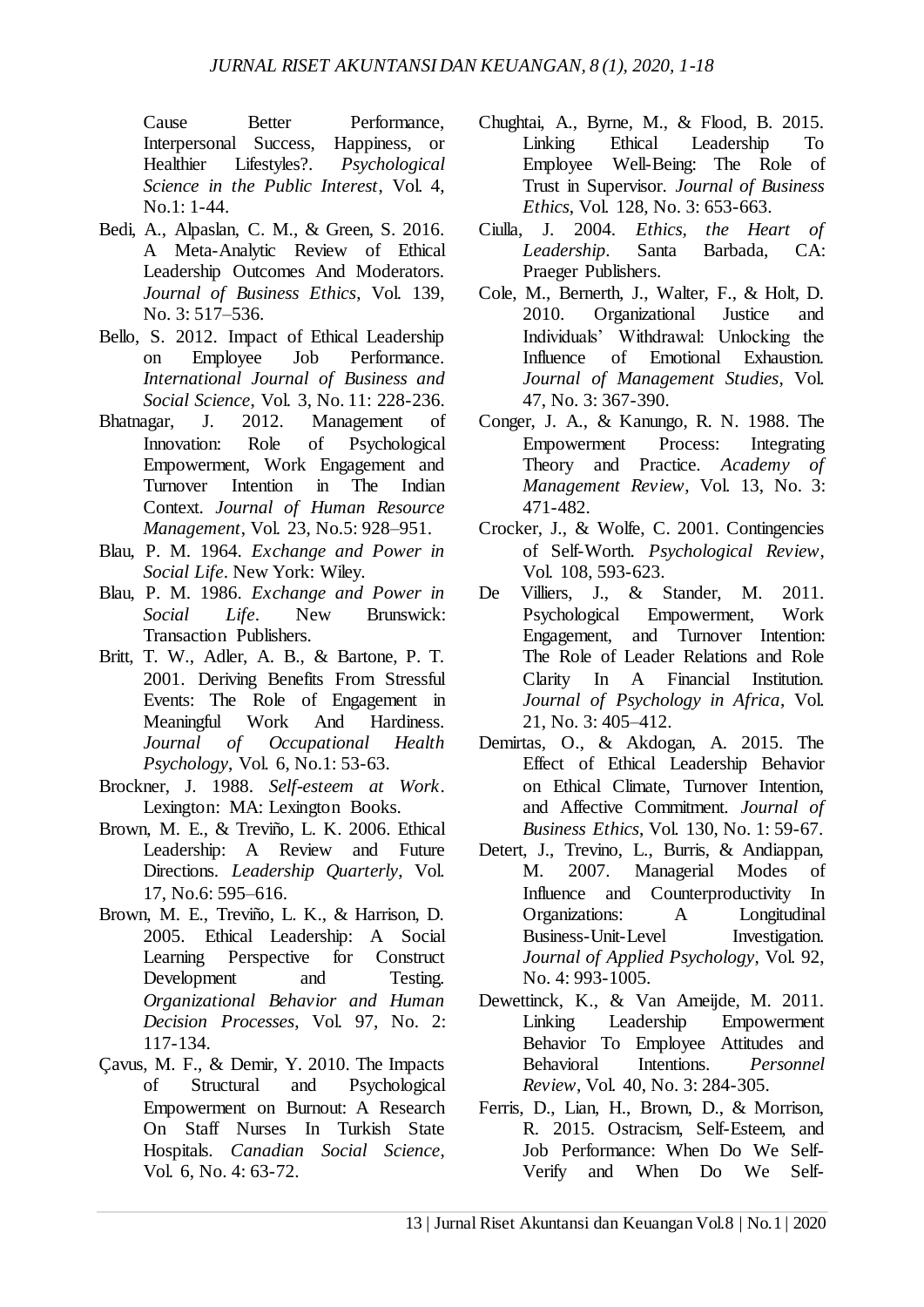Enhance?. *Academy of Management Journal*, Vol. 58, No. 1: 279-297.

- Flippo, E. 1995. *Personnel Management*. New York: McGraw Hill.
- Fornell, C., & Larcker, D. 1981. Evaluating Structural Equation Models With Unobservable Variables And Measurement Error. *Journal of Marketing Research, Vol. 18, No. 1:39-*50.
- Gagne, R., & Briggs, L. 1979. *Principles of Instructional Design*. New York: United States of America.
- Gilbreath, B., & Benson, P. 2004. The Contribution of Supervisor Behaviour to Employee Psychological Well-Being. *Work & Stress*, Vol. 18, No. 3: 255– 266.
- Hair, J., Black, W., Babin, B., & Anderson, R. *2010. Multivariate Data Analysis A Global Perspective*. United States: Pearson.
- Halbesleben, J. R., & Buckley, M. R. 2004. Burnout in Organizational Life. *Journal of Management,* Vol. 30, No. 6: 859– 879.
- Harris, K., & Kacmar, K. 2006. Too Much of A Good Thing: The Curvilinear Effect of Leader–Member Exchange on Stress. *The Journal of Social Psychology*, Vol. 146, No. 1: 65–84.
- Hatcher, S., & Laschinger, H. K. 1996. Staff Nurses' Perceptions of Job Empowerment and Level of Burnout: A Test of Kanter's Theory of Structural Power in Organizations. *Canadian Journal of Nursing Administration,* Vol. 9, No. 2: 74-94.
- Hobfoll, S. 1989. Conservation of Resources: A New Attempt at Conceptualizing Stress. *American Psychologist*, Vol. 44, No. 3: 513-524.
- Jex, S. 2002. *Organizational Psychology: A Scientist-Practitioner Approach*. New York: John Wiley & Sons.
- Jones, A., Norman, C., & Wier, B. 2010. Healthy Lifestyle as A Coping Mechanism for The Role of Stress In Public Accounting. *Behavioral*

*Research in Accounting*, Vol. 22, No. 1: 21-41.

- Jose, G., & Mampilly, S. R. 2014. Psychological Empowerment as A Predictor of Employee Engagement: An Empirical Attestation. *Global Business Review*, Vol. 15, No. 1: 93-104.
- Kalbers, L. C. 2007. Organizational Commitment and Auditor in Public Accounting. *Managerial Auditing Journal*, Vol. 22, No. 4: 354-375.
- Kalshoven, K., & Boon, C. T. 2012. Ethical Leadership, Employee Well-Being, and Helping: The Moderating Role of Human Resource Management. *Journal of Personnel Psychology*, Vol. 11, No. 1: 60-68.
- Keller, T., & Dansereau, F. 1995. Leadership and Empowerment: A Social Exchange Perspective. *Human Relations*, Vol. 48, No. 2: 127-145.
- Lee, R. T., & Ashforth, B. E. 1990. On the Meaning of Maslach's Three Dimensions of Burnout. *Journal of Applied Psychology*, Vol. 75, No. 6: 743-747.
- Liu, J., O.L, S., & Shi, K. 2010. Transformational Leadership and Employee Well-Being: The Mediating Role of Trust in The Leader And Self-Efficacy. *Applied Psychology,* Vol. 59, No. 3: 454-479.
- Mardani, S., & Mardani, N. 2014. The Impact of Psychological Empowerment on Job Burnout in Hospital Staf. *International Journal of Hospital Research*, Vol. 3, No. 2: 69-78.
- Maslach, C., & Jackson, S. E. 1981. The Measurement of Experienced Burnout. *Journal of Occupational Behaviour*, Vol. 2: 99–113.
- Maslach, C., Schaufeli, W., & Leiter, M. 2001. Job Burnout. *Annual Review of Psychology*, Vol. 52, No. 1: 397-422.
- May, D. R., Gilson, R., & Harter, L. 2004. The Psychological Conditions of Meaningfulness, Safety, and The Engagement of Human Spirit at Work. *Journal of Occupational and*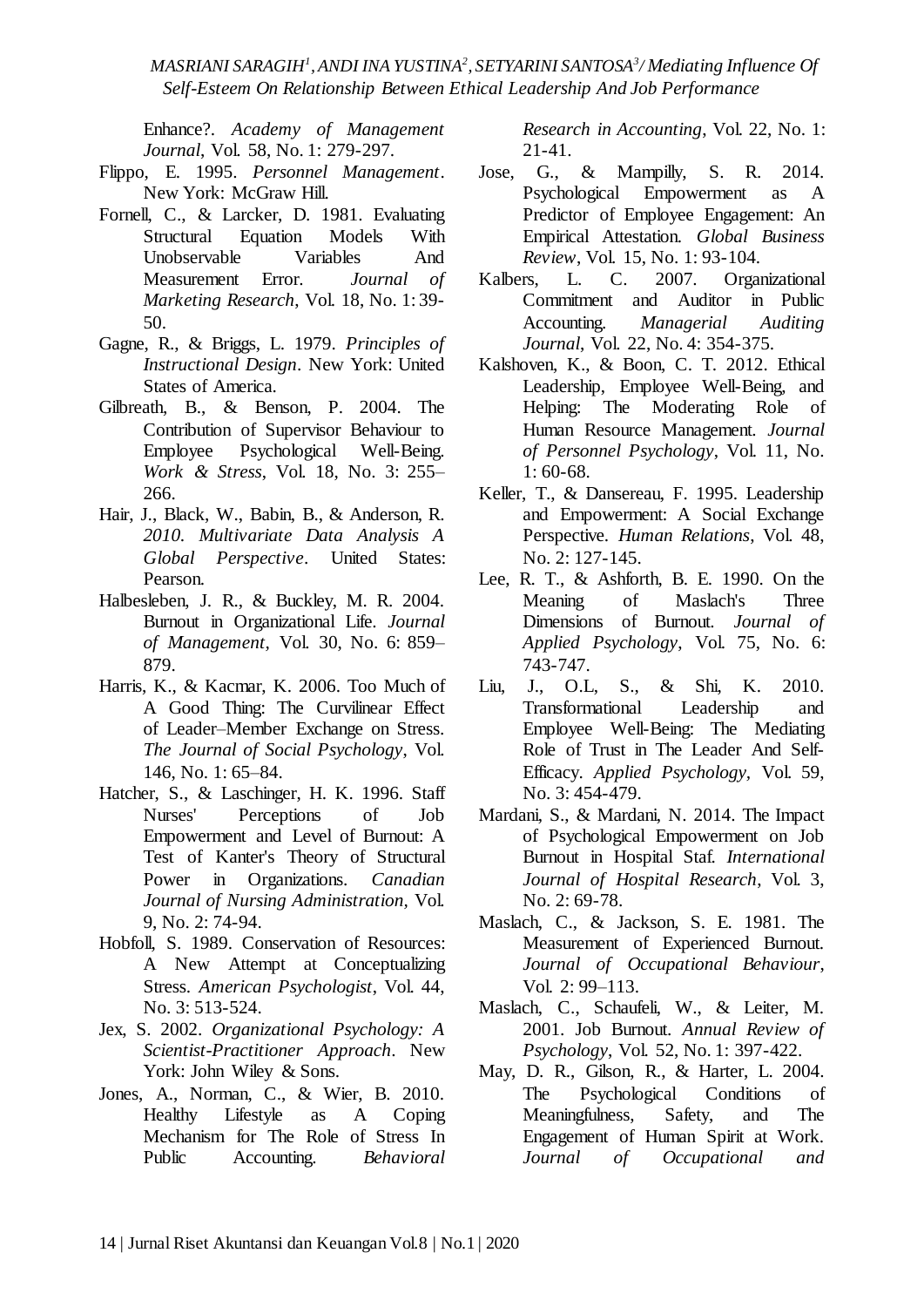*Organizational Psychology*, Vol. 77, No. 1: 11-37.

- Monahan, K. 2012. A Review of The Literature Concerning Ethical Leadership in Organizations. *Emerging Leadership Journeys*, Vol. 5, No. 1: 56- 66.
- Olivier, A., & Rothmann, S. 2007. Antecedents of Work Engagement in A Multinational Oil Company. *SA Journal of Industrial Psychology*, Vol. 33, No.  $3:49 - 56.$
- Pearce, C. L., & Sims, H. P. 2002. Vertical Versus Shared Leadership As Predictors of The Effectiveness of Change of Management Teams: An Examination of Aversive, Directive, Transactional, Transformational, and Empowering Leader Behaviors. *Group Dynamics: Theory, Research, and Practice*, Vol. 6, No. 2: 172-197.
- Pierce, J., Gardner, D., Dunham, R., & Cummings, L. 1993. Moderation by Organization-Based Self-Esteem of Role Condition-Employee Response Relationship. *Academy of Management Journal*, Vol. 36, No. 2: 271-288.
- Podsakoff, P., MacKenzie, S., Lee, J., & Podsakoff, N. 2003.Common Method Biases in Behavioral Research: A Critical Review of The Literature and Recommended Remedies. *Journal of Applied Psychology,* Vol. 88, No. 5: 879–903.
- Quinn, R., & Spreitzer, G. 1997. The Road To Empowerment: Seven Questions Every Leader Should Consider. *Organizational Dynamics*, Vol. 26, No. 2: 37-48.
- Resick, C., Hanges, P., Dickson, M., & Mitchelson, J. (2006). 'A Cross-Cultural Examination of The Endorsement of Ethical Leadership. *Journal of Business Ethics*, Vol. 63, No. 4: 345-359.
- Ringle, C. M., Sarstedt, M., & Schlittgen, R. 2014. Genetic Algorithm Segmentation In Partial Least Squares Structural Equation Modeling. *OR Spectrum*, Vol. 36, No. 1: 251-276.
- Rosenberg, M. 1965. *Society and The Adolescent Self-image.* Princeton, NJ: Princeton University Press.
- Ryan, R., & Deci, E. 2001. On Happiness and Human Potentials: A Review of Research on Hedonic and Eudaemonia Well-Being. *Annual Review of Psychology*, Vol. 52, No. 1: 141–166.
- Saks, A., & Ashforth, B. 2000. The Role of Dispositions, Entry Stressors, and Behavioral Plasticity Theory in Predicting Newcomers' Adjustment To Work. *Journal of Organizational Behavior*, Vol. 21, No. 1: 43-62.
- Schaufeli, W. B., Bakker, A. B., & Salanova, M. 2006. The Measurement of Work Engagement With A Short Questionnaire: A Cross-National Study. *Educational and Psychological Measurement*, Vol. 66, No. 4: 701–716.
- Schaufeli, W. B., Leiter, M. P., Maslach, C., & Jackson, S. E. 1996. *Maslach Burnout Inventory - General Survey (MBI—GS)*, In C. Maslach, S. E. Jackson, & M. P. Leiter (Eds.), *Maslach Burnout Inventory Manual* (3rd ed.), 19-25.
- Schaufeli, W. B., Salanova, M., González-Romá, V., & Bakker, A. B. 2002. The Measurement of Engagement and Burnout and A Confirmative Analytic Approach. *Journal of Happiness Studies*, Vol. 3: 71–92.
- Schaufeli, W., & Bakker, A. 2004. Job Demands, Job Resources, and Their Relationship With Burnout and Engagement: A Multi-Sample Study. *Journal of Organizational Behavior*, Vol. 25: 293–315.
- Schutte, N., Toppinen, S., Kalimo, R., & Schaufeli, W. 2000. The Factorial Validity of The Maslach Burnout Inventory - General Survey (MBI-GS) Across Occupational Groups and Nations. *Journal of Occupational and Organizational Psychology*, Vol. 73, No.1: 53-66.
- Sekaran, U., & Bougie, R. 2013. *Research Methods for Business: A Skill-Building*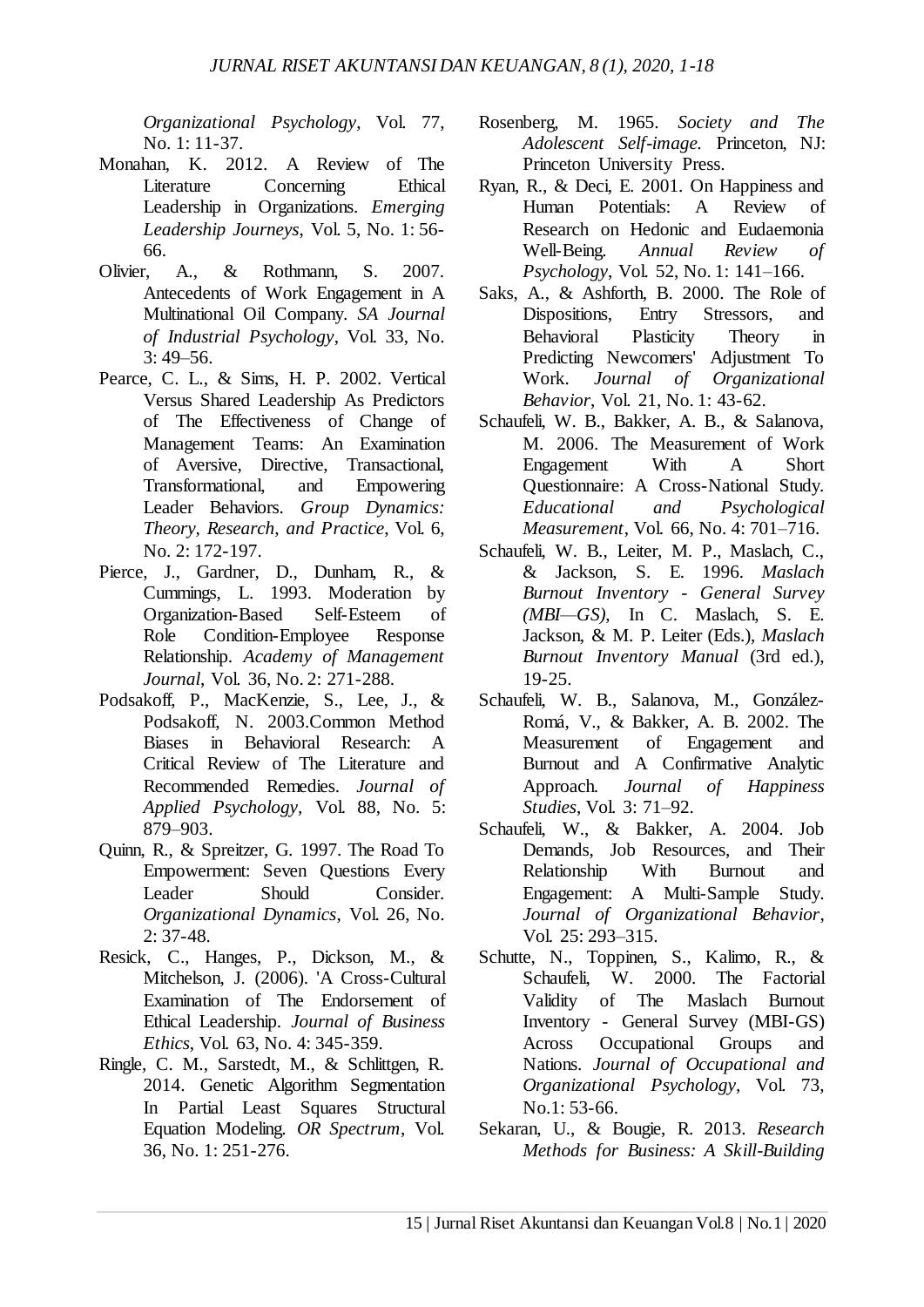*Approach*. United Kingdom: John Wiley & Sons Ltd.

- Settoon, R. P., Bennett, N., & Liden, R. C. 1996. Social Exchange in Organizations: Perceived Organizational Support, Leader-Member Exchange, and Employee Reciprocity. *Journal of Applied Psychology*, Vol. 81, No. 3: 219-227.
- Spreitzer, G. M. 1995. Psychological Empowerment in The Workplace: Dimensions, Measurement, and Validation. *Academy of Management Journal,* Vol. 38, No. 5: 1442-1465.
- Spreitzer, G., & Mishra, A. 2002. To Stay or To Go: Voluntary Survivor Turnover Following an Organizational Downsizing. *Journal of Organizational Behavior*, Vo. 23, No. 6: 707-729.
- Spreitzer, G., Kizilos, M., & Nason, S. 1997. A Dimensional Analysis of The Relationship Between Psychological Empowerment and Effectiveness, Satisfaction and Strain. *Journal of Management*, Vol. 23, No. 5: 679-704.
- Stander, M., & Rothmann, S. 2010. Psychological Empowerment, Job Insecurity, and Employee Engagement. *SA Journal of Industrial Psychology*, Vol. 36, No. 1: 1-8.
- Steger, F., Littman-Ovadia, H., Miller, M., Menger, L., & Rothmann, S. 2013. Engaging in Work Even When It Is Meaningless: Positive Affective Disposition and Meaningful Work Interact in Relation to Work-Engagement. *Journal of Career Assessment,* Vol. 21, No. 2: 348–361.
- Tharenou, P., & Harker, P. 1984. Moderating Influence of Self-Esteem on Relationships between Job Complexity, Performance, and Satisfaction. *Journal of Applied Psychology*, Vol. 69, No. 4: 623-632.
- Thomas, K. W., & Velthouse, B. A. 1990. Cognitive Elements of Empowerment: An "Interpretive" Model of Intrinsic Task Motivation. *The Academy of Management Review*, Vol. 15, No. 4: 666-681.
- Toor, S., & Ofori, G. 2009. Ethical Leadership: Examining the Relationships With Full Range Leadership Model, Employee Outcomes, and Organizational Culture. *Journal of Business Ethics*, Vol. 90, No. 4: 533-547.
- Tourigny, L., Baba, V., Hanc, J., & Wang, X. 2013. Emotional Exhaustion and Job Performance: The Mediating Role of Organizational Commitment. *The International Journal of Human Resource Management*, Vol. 24, No. 3: 514–532.
- Trevino, L. K. 2006. Behavioral Ethics in Organizations: A Review. *Journal of Management*, Vol. 32: No. 6: 951-990.
- Trevinõ, L. K., Brown, M., & Hartman, L. P. 2003. A Qualitative Investigation of Perceived Executive Ethical Leadership: Perceptions From Inside and Outside The Executive Suite', *Human Relations,* Vol. 56, No. 1: 5-37.
- Treviño, L. K., Hartman, L. P., & Brown, M. 2000. Moral Person and Moral Manager: How Executives Develop a Reputation for Ethical Leadership. *California Management Review*, Vol: 42, No. 4: 128–142.
- van Knippenberg, D., van Knippenberg, B., De Cremer, D., & Hogg, M. 2004. Leadership, Self, and Identity: A Review and Research Agenda. *Leadership Quarterly*, Vol. 15, No. 6: 825-856.
- Watson, D., & Tellegen, A. 1985. Toward a Consensual Structure of Mood. *Psychological Bulletin*, Vol. 98, No. 2: 219-235.
- Wright, T. A., & Cropanzano, R. 1998. Emotional Exhaustion as A Predictor of Job Performance and Voluntary Turnover. *Journal of Applied Psychology,* Vol. 83, No. 3: 486–493.
- Yang, C. 2014. Does Ethical Leadership Lead to Happy Workers? A Study on The Impact of Ethical Leadership, Subjective Well-Being, and Life Happiness in The Chinese Culture.